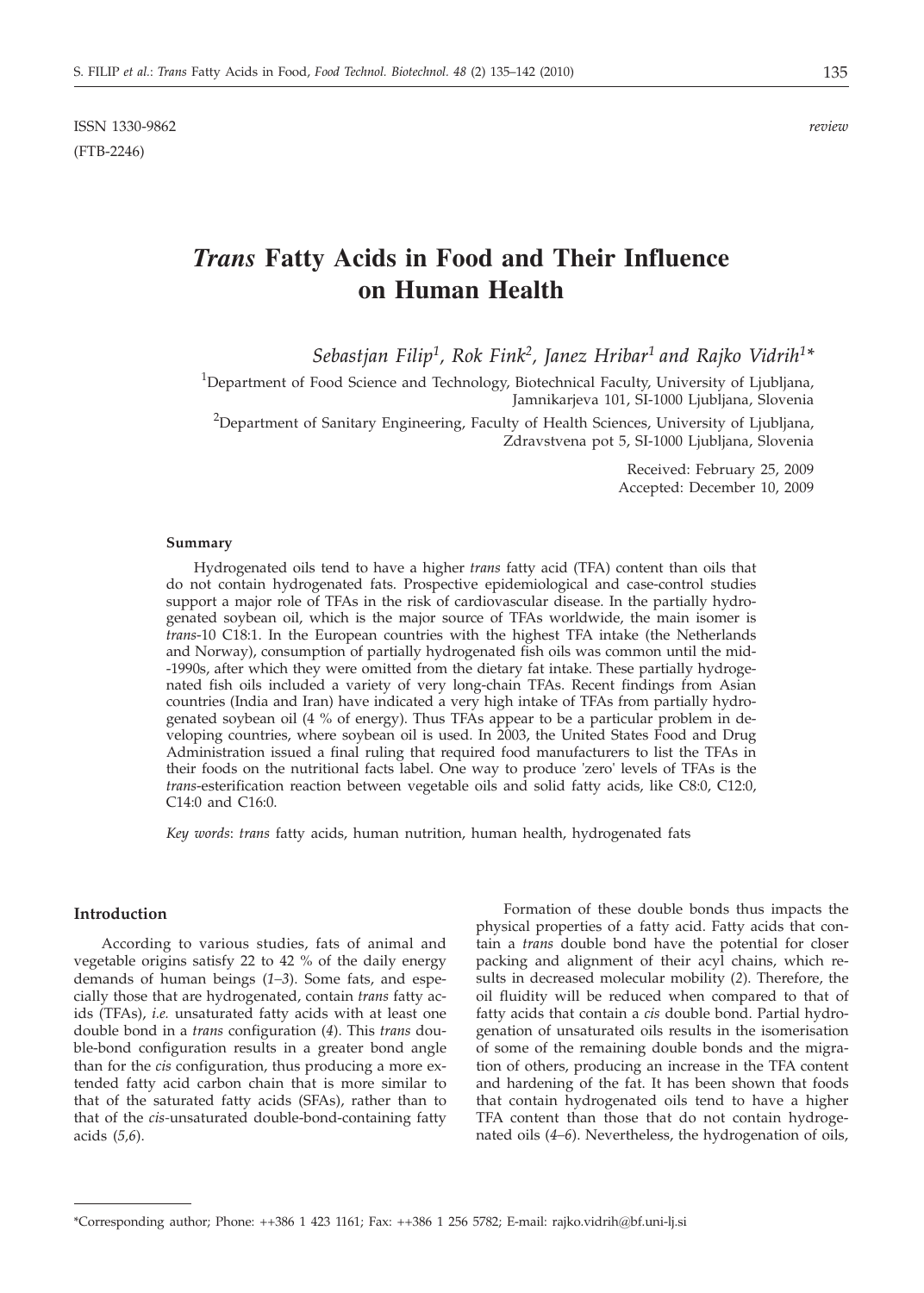such as corn oil, can result in both *cis* and *trans* double bonds, which are generally located anywhere between carbon 4 and carbon 16 of the fatty acids.

Elaidic acid (*trans*-9 C18:1) is one of the major TFAs, although during hydrogenation of polyunsaturated fatty acids (PUFAs), small amounts of several other TFAs are produced, including: *trans*-9,*cis*-12 C18:2; *cis*-9,*trans*-12 C18:2; *cis*-9,*cis*-12,*trans*-15 C18:3; and *cis*-5,*cis*-8,*cis*-11, *cis*-14,*trans-*17 C20:5 (*1,4,6*).

Correlations between high intake of industrially produced TFAs (IP-TFAs) and the increased risk of coronary heart disease (CHD) have been reported (*7,8*). Lowering the intake of TFAs can also reduce the incidence of CHD (*2*). Estimates based on changes in plasma concentrations of low-density lipoprotein (LDL) and high-density lipoprotein (HDL) indicate around  $4\%$  reduction in CHD incidence, while based on epidemiological associations, when TFA intake is lowered by 2 % (5  $g/day$ ), the estimates indicate >20 % reduction (*2,5,9*). In the Netherlands, a major reduction in the TFA content of retail foods was achieved in the 1990s, through the efforts of the industry and with minimal government intervention (*9*). Society pressure is also now helping to reduce the TFA content of 'fast food'. This illustrates the feasibility of reducing TFAs in fast food without increasing the saturated fats, with the daily intake being kept as low as possible to minimise health risks (*7*).

Prospective epidemiologic studies and case-control studies using adipose tissue analyses have confirmed a major role of TFAs in the risk of CHD. The magnitude of the association with CHD is considerably stronger than for SFAs, and it is stronger than that predicted for the effects of TFAs on LDL and HDL cholesterol (*2,5, 6,9*). In this context, it needs to be considered that data for the Russian Federation show that every year 1005 people per 100 000 of the population between 25 and 64 years of age die because of circulatory system diseases (*10*). Consequently, in 2003, the United States Food and Drug Administration issued a final ruling that required food manufacturers to list the TFAs in the nutritional facts labels of all packaged food products (*11*), with the food industry being given until 1 January, 2006 to comply. Along with these growing health concerns about TFAs, this mandate has led to marked changes in the fat and oil industries, with newer technologies developed to reduce the TFA content of fats and oils used in the manufacture of food products. Given the labelling mandate and these technological advances, it is possible that food products traditionally considered to be sources of TFAs are now much lower in, or indeed do not contain, TFAs (*12*). In late 2006, New York City became the first major city in the United States of America to pass a regulation limiting IP-TFAs in restaurants. This has served as a model for others to follow, with these regulations including: a maximum level per serving size of 0.5 g of TFAs; a distinction between frying and baking, with a phased-in implementation; a help centre to assist restaurants in making the switch to more healthy options; and plans to evaluate the regulation and its impact on CHD (*12*).

Accurate quantification of C18:1 TFAs in food products is thus an important issue, with policies recently implemented in different countries to limit their con-

sumption and their occurrence in food products because of their relationship with CHD (*11,13,14*).

#### **History**

Margarine was invented in 1869 by Hippolyte Mège Mouriès, a French food research chemist, in response to a request by Napoleon III for a wholesome butter alternative. It is not entirely clear whether the primary aim was the betterment of the working classes or the economics of the food supply to the French army. In the laboratory, Mège Mouriès solidified purified fat, after which the resulting substance was pressed in a thin cloth, which formed stearine and discharged oil. This oil formed the basis of the butter substitute. For the new product, Mège Mouriès used margaric acid, a fatty acid component isolated in 1813 by the Frenchman Michel Eugène Chevreuil. While analysing the fatty acids that are the building blocks of fats, he singled out this one and named it margaric acid because of the lustrous pearly drops that reminded him of the Greek word for pearls, *i.e.* margarites (*4,14,15*).

In 1871, Mège Mouriès sold this know-how to the Dutch firm Jurgens, which is now part of Unilever. In the early days, margarine contained two types of fat: a large proportion of animal fat and a small proportion of vegetable fat. As time passed, the small vegetable element increased, through two specific stages in the process. First, by improving the process of refining vegetable oils, the use could be made of a greater variety of liquid oils and a higher proportion of solid vegetable fats. Second, through the development of processes for turning liquid oils into solid fats on a commercial scale, the use could be made of larger quantities of liquid vegetable oils (*15*).

During the early years of that period, in the late 1800s, TFA intake from partially hydrogenated vegetable oils was minimal. Indeed, it was not until the late 1800s that the process of partial hydrogenation of oils was invented in Europe. These partially hydrogenated oils apparently entered the United States food supply by 1920. Although the rate of increase before 1950 is not completely clear, by 1950 the amount of IP-TFAs in the food supply was quite substantial. Partly because of economic effects during World War II, margarine production rose rapidly as a replacement for butter (*14,15*). Then during the 1960s, margarine became viewed as a healthy alternative to butter because of its absence of cholesterol and its low content of SFAs. Thus, consumption increased further, and so margarine, which was heavily hydrogenated at that time, became widespread in the food supply and was the major source of IP-TFAs. This phenomenon is illustrated in Fig. 1 (*16*). Total consumption was approx. 2 to 3 % of the food energy. Since then, the sources of TFAs have changed from mainly margarine to mainly deep-fried fast foods and commercially baked products, but *per capita*, the intake has remained roughly the same (*2,14,15*).

After World War II, the process of making hydrogenated and hardened fats from cheaper sources of vegetable oils was widely adopted. Margarines were developed and marketed as alternatives to butter, and vegetable shortening increasingly replaced animal fats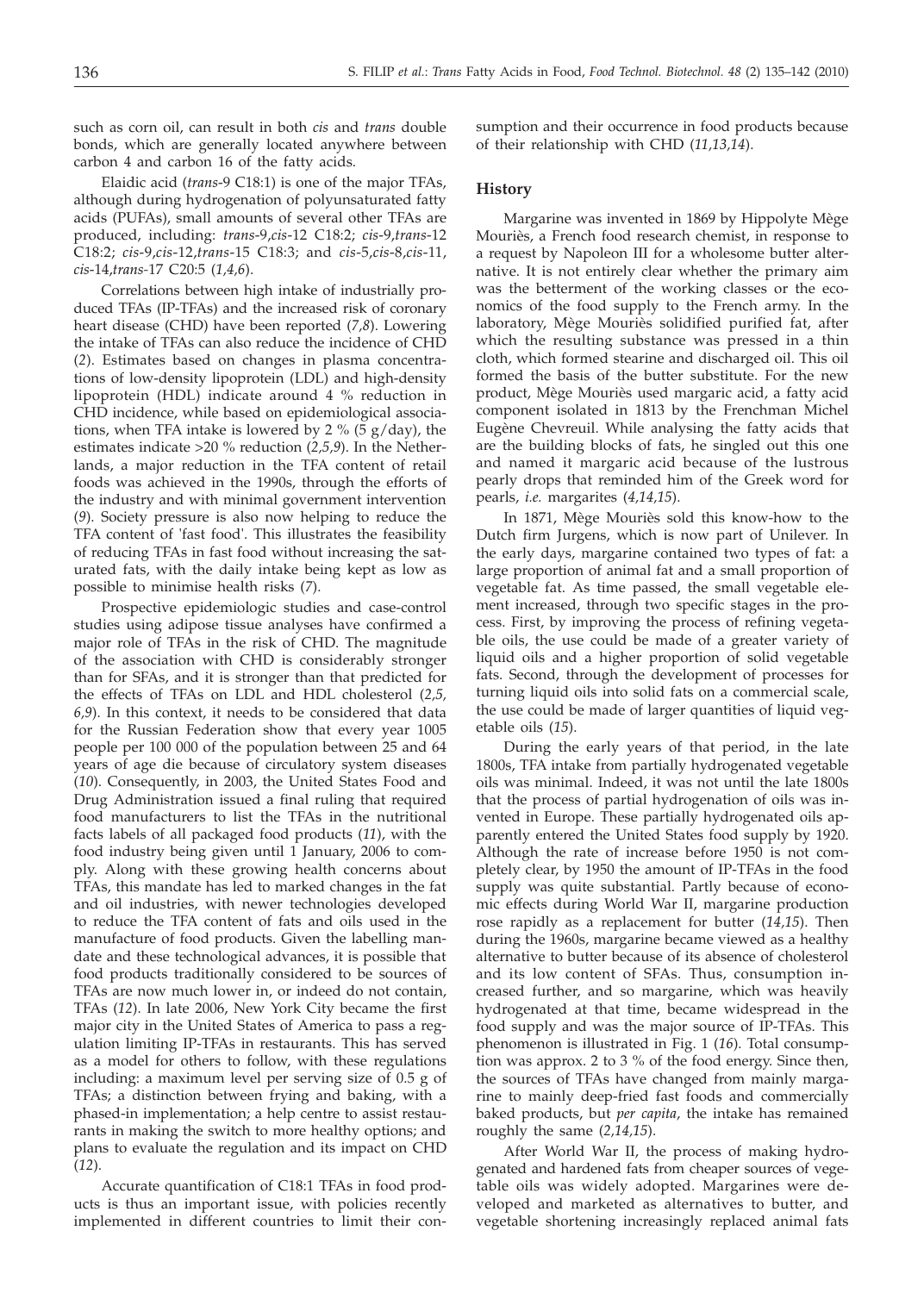

**Fig. 1.** Relative food energy supplied by the different fatty acids, and the predicted changes for the food industry, including breeding and fat hydrogenation (*16*)

in cooking (*17*). As early as 1975, a group of scientists led by Leo Thomas, at what is now the University of Glamorgan in South Wales, suspected that deaths from CHD were connected with eating partially hydrogenated fats. It is now generally accepted that TFAs are actually worse for health than the SFAs that they were designed to replace (*18*).

#### **Studies on Animals**

In milk fat, TFAs are produced by anaerobic fermentation of PUFAs in the rumen of lactating cows (*19,20*). This fermentation process is called biohydrogenation, and it results in TFAs that can be further metabolised in the mammary gland. Accurate estimations of fatty acid composition are vital not only for the definition of the nutrient composition of food, but also to accurately determine treatment effects that can alter the fatty acid composition of the food (*21–25*).

There is a considerable overlapping of TFA isomers in fats of ruminant origin and partially hydrogenated vegetable oils, as they have many isomers in common. However, there are considerable differences in the amounts of individual TFAs in both sources. While there is evidence of unfavourable effects of TFAs from hydrogenated vegetable oils on LDL and other risk factors for atherosclerosis, at present it is uncertain which of the component(s) of the TFAs created by chemical hydrogenation are responsible for such a negative metabolic effect (*21*). Prospective studies addressing the effects of TFA intake on CHD risk, where estimates of TFA intake were based on dietary protocols, have mostly been carried out in populations with a relatively low intake of dairy or ruminant TFAs (*26*). Nevertheless, the biggest effects of fatty acid composition and the nutritive quality of foods of animal origin, like meat and milk products, depend on the feed quality and the health of the animals.

### **Studies on Humans**

These TFA-containing fats can be incorporated into both foetal and adult tissues, although the transfer rate through the placenta continues to be a contradictory subject. In preterm infants and healthy term babies, the *trans* isomers have been inversely correlated with infant birth mass. Maternal milk reflects precisely the daily dietary intake of TFAs, with 2 to 5 % of total TFAs in human milk. The levels of linoleic acid in human milk are increased by a high *trans* diet, although long-chain polyunsaturated TFAs remain mostly unaffected (*27–29*). Alterations in the maternal dietary intake of PUFAs cause similar changes in the PUFA content of the milk. Several investigations have shown that supplementation of maternal milk with fish oils increases the amounts of C20:5n-3 and C22:6n-3 in the milk and in maternal and infant erythrocyte lipids. Likewise, infant tissues incorporate TFAs from maternal milk, increasing the levels of linoleic acid and decreasing arachidonic and docosahexaenoic acids. This suggests an inhibitory effect of TFAs on liver n-6 fatty acid desaturase activity (*30,31*). As opposed to blood and liver, the brain appears to be protected from TFA accumulation in experimental animals, although no data have yet been reported for human newborns (*32*). A significant interaction between diet and pregnancy was detected in the activities of  $\Delta 6$ -desaturase and glucose-6-phosphatase in liver microsomes; dietary TFAs decreased the activities of both enzymes, although only in pregnant rats (*33–35*). In Spain TFAs in human milk were investigated by Boatella *et al.* (*36*), who showed that the average content of TFAs in 38 samples was 0.98 % of the fatty acids. This value was lower than that for human milk from other developed countries, where consumption of hydrogenated fat was higher. In a study by Chen *et al.* (*37*) on TFAs in human milk in Canada, the mean total TFA content was (7.19± 3.03) % of the total milk fatty acids, with a range from 0.10 to 17.15 %.

Compelling data linking dietary TFAs to increased risk of CHD have originated from large, prospective, population-based studies, which have included from 667 to 80 082 men and women across different age groups who were monitored from 6 to 20 years; this link has also been seen in controlled feeding trials (*6*). Among these studies, there are the United States health professional's follow-up study, the Finnish  $\alpha$ -tocopherol,  $\beta$ -carotene cancer prevention study, the United States nurse's health study (with 14-year and 20-year follow-up) (*2*), and the Dutch Zutphen elderly study (*6*). These studies are consistent in the finding of a strong positive association between TFA intake and the risk of CHD. Interestingly, a weaker correlation between SFA intake and the risk of CHD has also been reported (*2*).

The Zutphen elderly study studied 667 men from 64 to 84 years of age and free of CHD at baseline (*6*). Dietary surveys were used to establish the food consumption patterns of the participants. Information on risk factors and diet were obtained in 1985, 1990 and 1995. After a 10-year follow-up, from 1985–1995, there were 98 cases of fatal or non-fatal coronary heart disease. The findings showed that in this period the mean TFA intake decreased from 4.3 to 1.9 % of the food energy. After adjustment for age, body mass index, smoking and dietary covariates, TFA intake at baseline was positively associated with the 10-year risk of CHD. Thus a high intake of TFAs, which included all types of isomers, contributed to the risk of CHD. A substantial decrease in TFA intake, which was mainly due to the lowering of the TFA con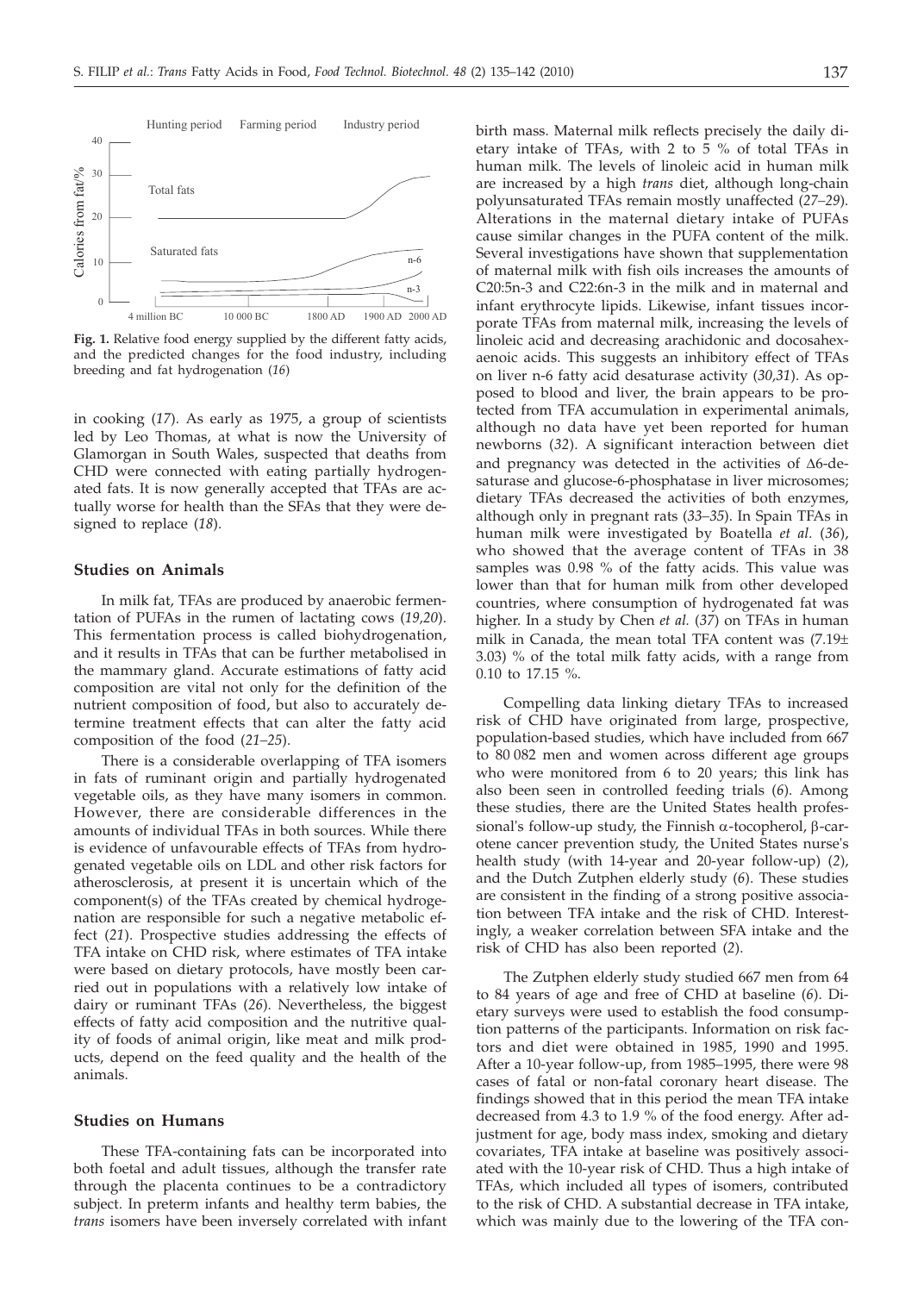tent in edible fats in the Dutch industry, would therefore have a large impact on public health (*4,6,32*).

In multiple and rigorous randomised trials, the intake of TFAs has been consistently shown to have adverse effects on blood lipids, and most notably on the LDL/HDL cholesterol ratio, which is a strong marker of cardiovascular risk. When a mixture of TFA isomers obtained by partial hydrogenation of vegetable oils is used to replace oleic acid, there is a dose-dependent increase in the LDL/HDL ratio. The relationship between the levels of TFAs as the percentage of energy and the increase in the LDL/HDL ratio appears to be approximately linear, with no evidence of a threshold at low levels of TFA intake, and with a slope that is twice as steep as that observed by replacing oleic with an SFA (*2,4,12,38*). Studies comparing animal and vegetable TFAs have shown similar effects on the total/HDL cholesterol ratio. Effects of TFA on lipoproteins from both sources appeared at doses exceeding 2 % of energy (*38*). The average impact of TFA-induced changes in the LDL/HDL ratio corresponds to tens of thousands of premature deaths in the United States alone. Although dramatic, this effect is substantially smaller than the increase in cardiovascular mortality associated with TFA intake in epidemiological studies, suggesting that other mechanisms are likely to contribute to the toxicity of TFAs (*39*).

Although there is accumulating evidence linking inflammatory proteins and other biomarkers to CHD, lipid concentrations in the blood remain one of the strongest and most consistent predictors of risk. Therefore, the LDL/HDL cholesterol ratio is probably the best marker to date for estimating the effects of TFAs on plasma lipids, which are most likely relevant to CHD incidence and mortality (*32,39*).

Further rigorous randomised trials to establish the effects of hydrogenated fats and TFA intake on individual lipoprotein classes started in 1990, when a report from the Netherlands suggested that a diet enriched with elaidic acid (*trans*-9 C18:1) increased the total and LDL cholesterol concentrations and decreased HDL cholesterol concentrations, compared to a diet enriched with oleic acid. In contrast, enrichment of the diet with SFAs increased LDL cholesterol, but had no effect on HDL cholesterol, thus resulting in a less adverse change than in the case of elaidic acid (*38,40*).

#### *Trans* **Fatty Acids and Legislation**

Governments are increasingly recognizing that the risks to consumers from the increased consumption of TFAs cannot be ignored. In 2003, Denmark became the first country to introduce laws to control the sale of foods containing TFAs. In January 2006, it became law in the United States of America that the contents of TFAs have to be specifically listed on food labels. There is a complication to this, however, because foods that contain less than 0.5 g of TFA per serving can be labelled as being free of TFAs. Furthermore, the regulations only apply to food that is labelled; food sold in restaurants and canteens is not covered by this law (*5,7,11*).

However, in December 2006, the Board of Health of New York City banned many TFAs from restaurants in the city, prompting similar moves in Philadelphia, Montgomery County in Maryland, and the Boston suburb of Brookline. The first phase of the regulation applies to oils, shortening and margarine used in cooking and as spreads, for recipes that contain more than 0.5 g of TFA per serving. Since 1 July 2007, New York City officials have also called for restaurants to clearly display calorie counts next to their menu items in a bid to increase consumer awareness of the nutritional content of their food. By 1 July 2008, the ban had been extended to include TFAs used in baked goods, including bread and cakes, in prepared foods, salad dressings and oils used for deep frying, and in dough and cake batter. Similar bans are being proposed in Chicago and in the state of Illinois; other cities may follow suit, most likely in California (*17,18*).

The American Heart Association recommends a healthy dietary pattern and lifestyle to combat heart disease, limiting TFA consumption to less than 1 % (or approx. 2 g on a 2000-calorie diet) and saturated fat to less than 7 % of total daily calories (*12*). This is consistent with the TFA recommendations made by the American Dietetic Association and the Dietitians of Canada (*41*).

The Danish story started with the publication of a study in the Lancet by Willett in 1993, and ended when IP-TFAs were reduced in the Danish market following a ban in 2003 (*2*). The Danish Nutrition Council was established in 1992, and it was the driving force behind the campaign that convinced Danish politicians that IP- -TFAs can be removed from foods without any effects on taste, price or availability of foods. The Nutrition Council argued that as no positive health effects of IP-TFAs had ever been reported, then just the suspicion that a high intake has harmful effects on health justified the ban (*42*). The Danish success story might be interesting for other countries where this unnecessary health hazard could be eliminated from the foods.

## **Analytical Methods for** *Trans* **Fatty Acid Determination**

The fatty acid composition of food is usually determined by gas-liquid chromatography of the corresponding methyl esters (*43–50*). Usually, fatty acid methyl esters (FAMEs) can be conveniently prepared by heating lipids with a large excess of either acid- or base-catalysed reagents. Most of the analytical methods are time consuming and impractical for processing large numbers of samples, because lipids have to be extracted prior to FAME preparation. For these reasons, some procedures have been developed that can be used to prepare FAMEs directly from fresh tissue (*46,47*).

### **Distribution of** *Trans* **Fatty Acids**

Vaccenic acid (*trans*-11 C18:1) accounts for over 60 % of the natural TFAs, whereas among IP-TFAs, a broad mixture of TFAs is produced, with elaidic acid (*trans-*9 C18:1) as the main source (*6*). In recent years, newer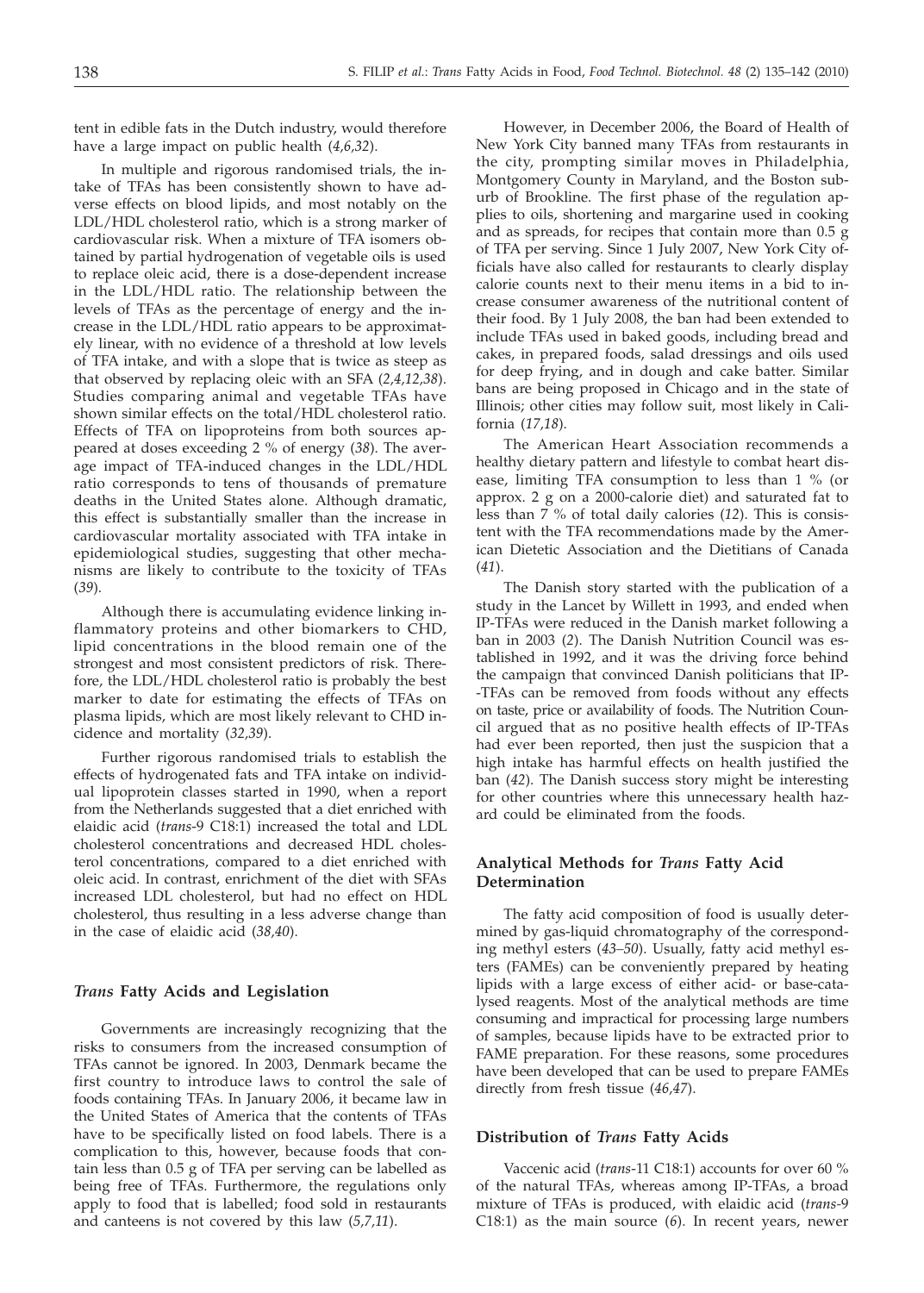technologies have been developed to reduce the TFA content in fats and oils used in the manufacture of food products. The content of TFAs in Danish food has been monitored for the last 30 years. In margarine and shortening, the content of TFAs has steadily declined, from about 10 g per 100 g of margarine in the 1970s, to practically no TFAs in margarine in 1999. To efficiently reduce the health risk related to TFAs, Denmark decided to impose a maximum level of IP-TFAs of 2 g per 100 g of fat, as labelling was deemed insufficient to protect consumers, and especially for risk groups like children and people with a high intake of fast foods (*3,51*).

In North America, the daily TFA intake was estimated using food frequency questionnaires, and it was found to be 3–4 g per person, and by extrapolation of human milk data, to be greater than 10 g per person. The data show that the levels of TFAs can vary considerably among foods within any specific category, reflecting the differences in the fats and oils used in the manufacturing or preparation processes. For example, the range of TFAs in 17 brands of crackers was 23 to 51 % of total fatty acids, which represents differences of 1 to 13 g of TFAs per 100 g of crackers. This study shows that the wide variability in the TFA content of different foods can result in large errors in the estimation of TFA intake of individuals and, potentially, of groups (*52*).

TFA consumption in European countries varies considerably. The diet in northern European countries traditionally contains more TFAs than that in the Mediterranean countries, where olive oil is commonly used. The diet in France has always been relatively low in TFAs because France has traditionally used predominantly ruminant fats, as compared to hydrogenated vegetable oils. Recent decrease in dietary TFAs has been seen due to the modification of commercial fats and changes in consumer choice (*2,4,32*). In the TRANSFAIR study (*53*), which was based on a market basket analysis of diets in 14 European countries, the mean daily intake of TFAs ranged from minimal intake in Greece (1.4 g of TFA per day) to the highest intake in Iceland (5.4 g of TFA per day) (Fig. 2, *2–4,51,53*).

Milk fat is also the most abundant source of conjugated linoleic acids (CLAs), which refers to a group of geometrical and positional isomers of linoleic acid (LA *cis*-9,*cis*-12 C18:2). The major isomer of the CLAs in milk fat is *cis*-9, *trans*-11, and it represents 80 to 90 g per 100 g of total CLAs (*54–56*). Some of these fatty acids have biological, physiological and nutritional properties that are very interesting for consumer health, as especially seen for butyric acid and CLAs (*17,26,57*). CLAs are synthesised in ruminants both from dietary linoleic acid (*cis*-9, *cis*-12 C18:2) in the rumen by the microbial flora, and from vaccenic acid (*trans*-11 C18:1) in the mammary glands during *de novo* synthesis (*58*).

About half of the convenience products on the Austrian market that were tested contained less than 1 % of TFAs, and one third less than 5 % (*3*). However, almost 5 % of the products tested contained more than 20 % TFAs. A similar level was seen for fast food products, with the highest TFA levels of 8.9 %. Total TFAs of household fats were lower  $((1.45\pm1.99)$  %) than fats for industrial use  $((7.83 \pm 10.0)$  %; p<0.001). Compared to the investigations in Austria and Germany, around 10 years ago the TFA content of the tested foods decreased significantly. About half of the investigated products contained less than 1 % of TFAs or total fatty acids, although very high levels of TFAs (>15 %) are still detected, and an intake of more than 5 g of TFA per portion is possible, which has been shown to significantly increase the risk of CHD (*2,3,6*).

Brát and Pokorný (*59*) investigated a series of 20 margarines, nine cooking fats, and butter that were available on the Czech market. They used the American Oil Chemistry Society (AOCS) standard analysis methods, applying capillary gas chromatography. The margarines contained 15.2 to 54.1 % cooking fats, and 16.5 to 59.1 % SFAs, which was less than the butter. The content of linoleic acid varied between 3.7 and 52.4 % in the margarines, small amounts of linolenic acid were present in most samples, while oleic acid prevailed in cooking fats. Monoenoic TFAs were present only in trace amounts in 10 samples, and *trans*-polyenoic acids were present only in small amounts. Most cooking fats had a high content of TFAs. They summarised these data by indicating that the number of *trans*-free margarines had rapidly increased over a few years.



**Fig. 2.** Daily intake of TFAs in European countries (*2–4,51,53*)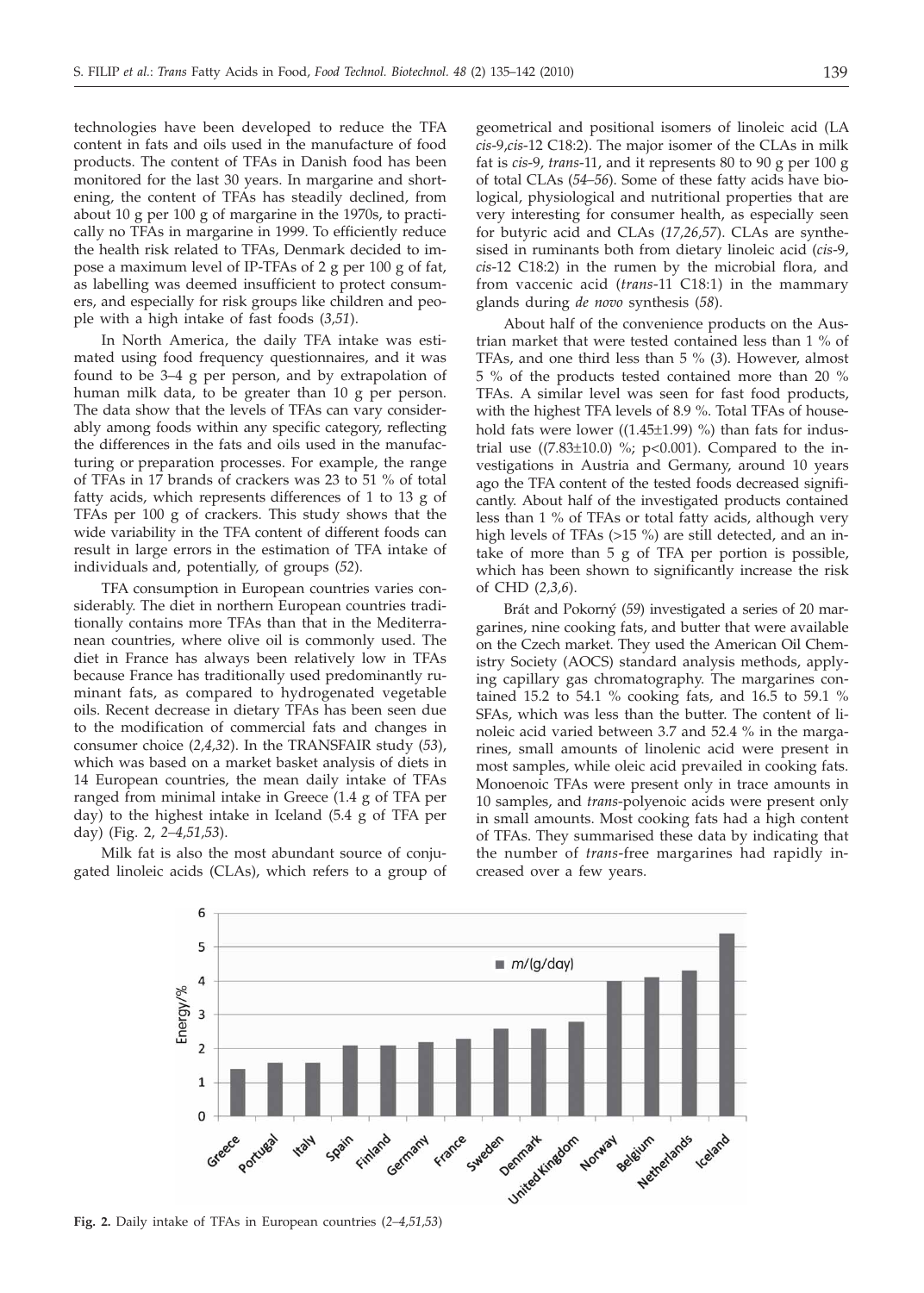More recently, Cenčič-Kodba (60) examined 13 margarines and fatty food samples in Slovenia, which were selected according to the frequency of use within different population groups in the community. All of the fried food and bakery food samples included in this study contained TFAs. The levels varied from less than 0.5 to 6.8 %. The highest TFA content in the margarines was 5.2 %, with 0.3 % as the lowest, and a mean TFA content of 2.3 %. The main TFAs were the *trans* isomers of monounsaturated octadecenoic acid (C18:1).

The findings of Larqué *et al.* (*61*) suggest that Spanish margarines have moved to becoming products with a potentially healthier distribution of fatty acids. Even so, the great variability shown in fatty acid composition of margarines and the poor labelling highlight the importance of greater consumer information to avoid upsetting the traditional Mediterranean diet in Spain.

## **Conclusions and Future Trends**

It can be concluded at present that the reduction of TFAs in the food supply is a complex issue that has involved interdependent and interrelated stakeholders. Actions to reduce TFAs need to be carefully considered regarding both the intended and unintended consequences related to nutrition and public health. World Health Organization (*62*) has already included the amount of TFAs in daily intake recommendations (Table 1). Many different options of alternative oils and fats that can be used to replace TFAs are available or are being developed. However, decisions on which alternatives to use are complicated and often time-consuming, and they involve considerations of health effects, availability, research and development investments, food quality and

Table 1. Goals for population dietary intake

| Dietary factor                  | Goal<br>(Energy range/%) <sup>a</sup> |
|---------------------------------|---------------------------------------|
| Total fat <sup>b</sup>          | $15 - 30$                             |
| Saturated fatty acids           | <10                                   |
| Polyunsaturated fatty acids     | $6 - 10$                              |
| n-6 polyunsaturated fatty acids | $5 - 8$                               |
| n-3 polyunsaturated fatty acids | $1 - 2$                               |
| Trans fatty acids               | $<$ 1                                 |
| Total carbohydrate <sup>c</sup> | $55 - 75$                             |
| Free sugars <sup>d</sup>        | < 10                                  |
| Protein                         | $10 - 15$                             |
| Cholesterol                     | $<$ 300 mg/day                        |
| Sodium chloride (sodium)        | $<$ 5 g/day ( $<$ 2 g/day)            |
| Fruits and vegetables           | $>400$ g/day                          |
| Total dietary fibre             | from foods $>25$ g/day                |

<sup>a</sup> except where specified otherwise

<sup>b</sup>as 'total fat (saturated fatty acids+polyunsaturated fatty acids+*trans* fatty acids)'

taste, supply chain management, operational modifications, consumer acceptance, and cost (*11,12*).

As industry responses are now well underway following the policy actions of the past few years, it is possible to take a snapshot of industry activities that provides preliminary answers to these considerations. The first results of most anti-*trans* fat campaigns can be seen as modifications of the fatty acid compositions of industrial fats. In those fats, there are significantly higher levels of SFAs and possibly a higher index of atherogenicity. Several major food companies have announced efforts to remove TFAs from their leading brands over the past decade, starting with Unilever in the 1990s, and then more recently with Nestlé in 2002, Kraft in 2003, Campbell's in 2004 (for Goldfish crackers), Kellogg's in 2005, and Frito-Lay in 2006 (for chips). It is of note that the earliest announcements came from European firms, where the use of partially hydrogenated soy was not as common as in the United States, and thus reformulation was not as onerous. The announcements over the last three years have reflected the attention brought to this issue through lawsuits and debates about the nutritional label regulations. Many companies chose to implement the disclosure of these *trans* fat contents earlier than January 1, 2006 deadline, particularly when they were able to advertise zero *trans* fats on their products (*63*).

One aspect for producing 'zero' TFA fats lies in the transesterification reactions between vegetable oils and the SFAs of C8:0, C12:0, C14:0 and C16:0. These reactions are catalysed by an immobilised sn-1,3 specific *Rhizomucor miehei* lipase. One aspect relating to a TFA- -free or low TFA fat that is suitable for use in confectionery fats is a non-hydrogenated vegetable fat composed of an inter-esterified fat: this can be obtained by subjecting a blend of at least one fat rich in lauric acid and at least one fat without lauric acid to inter-esterification (*64*).

For all of the products introduced in 2005 and 2006 that claimed to contain 'no *trans* fats', the most commonly used oil ingredients were canola, sunflower and soybean oils. Palm oil, which is high in saturated fat, also appears among commonly used ingredients, but is not as commonly used as an alternative in reducing TFAs. Some products (11 %) still use partially hydrogenated oils, because the regulation allows 0.5 g per serving of *trans* fats in products that can claim to contain 'no *trans* fat', while the use of small amounts of partially hydrogenated oils has facilitated the reformulation of some products (*65*).

Between 2006 and 2007, consumer awareness of *trans* fats increased and attained levels similar to those for saturated fats. This increased awareness is associated with improved self-reporting behaviour in consumer shopping for groceries (*66*). However, food labels and food claims that accompany packed foods are still largely incomprehensible for consumers and therefore they remain almost useless. Moreover, in Europe, consumers still cannot identify the content of TFAs in the labelling of food products, particularly as the only legislation that restricts the content of TFAs in Europe is in Denmark.

At the same time, we have to be aware that some indicators are showing that the world population is still

<sup>&</sup>lt;sup>c</sup>percentage of total energy available after taking into account what is consumed as protein and fat, hence the wide range

<sup>&</sup>lt;sup>d</sup>'free sugars' refers to all monosaccharides and disaccharides added to foods by manufacturers, cooks or consumers, plus sugars naturally present in honey syrups and fruit juices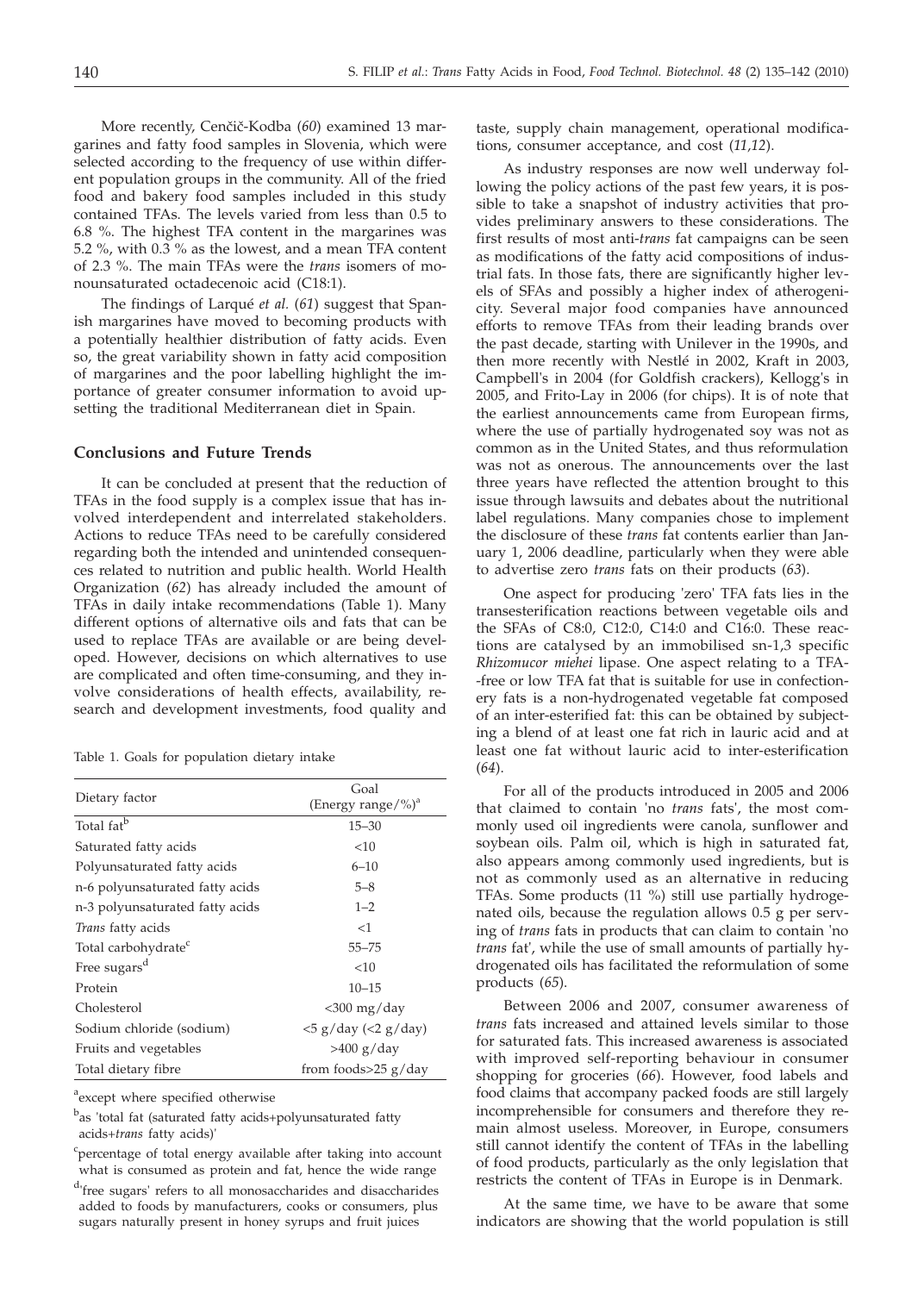increasing and is expected to reach nearly 8.9 thousand million (8 900 000 000) by the year 2050 (*67*). In the future, it will become increasingly difficult to assure food security as well as food safety, and also the nutritional quality of food. Indeed, it is the nutritional quality of food and its distribution all over the world that are the main factors which will have a huge impact on human health. In this way, human health is more than just of personal value, as it is also part of the welfare of the whole of our society.

## **References**

- *1.* S.C. Srinivasan, X. Irz, B. Shankar, An assessment of the potential consumption impact of WHO dietary norms in OECD countries, *Food Policy, 31* (2006) 53–77.
- *2.* W.C. Willett, *Trans* fatty acids and cardiovascular disease Epidemiological data, *Atherosclerosis* (Suppl*.*), *7* (2006) 5–8.
- *3.* K.H. Wagner, E. Plasse, C. Proell, S. Kanzler, Comprehensive studies on the *trans* fatty acid content of Austrian foods: Convenience products, fast food and fats, *Food Chem. 108* (2008) 1054–1060.
- *4.* M.C. Craig-Schmidt, World-wide consumption of *trans* fatty acids, *Atherosclerosis* (Suppl*.*), *7* (2006) 1–4.
- *5.* J. Moss, Labelling of *trans* fatty acid content in food, regulations and limits – The FDA view, *Atherosclerosis* (Suppl*.*), *7* (2006) 57–95.
- *6.* C.M. Oomen, M.C. Ocké, E.J.M. Feskens, M.A.J. van Erp- -Baart, F.J. Kok, D. Kromhout, Association between *trans* fatty acid intake and 10-year risk of coronary heart disease in the Zutphen Elderly Study: A prospective population- -based study, *Lancet, 357* (2001) 746–751.
- *7.* S. Stender, J. Dyerberg, A. Bysted, T. Leth, A. Astrup, A *trans* world journey, *Atherosclerosis* (Suppl*.*), *7* (2006) 47–52.
- *8.* M.T. Tarrago-Trani, K.M. Phillips, L.E. Lemar, J.M. Holden, New and existing oils and fats used in products with reduced *trans* fatty acid content, *J. Am. Diet. Assoc. 106* (2006) 867–880.
- *9.* M.B. Katan, Regulation of *trans* fats: The gap, the Polder and McDonald's French fries, *Atherosclerosis* (Suppl*.*), *7* (2006) 63–66.
- *10.* Atlas of Health in Europe, World Health Organisation, WHO (2008) Copenhagen, Denmark.
- *11.* Food Labeling: *Trans* fatty acids in nutrition labeling; Consumer research to consider nutrient content and health claims and possible footnote or disclosure statements, final rule and proposed rule, *Federal Register*, *Vol. 58*, Food and Drug Administration, USA (2003) 41433–41506.
- *12.* S. Borra, P.M. Kris-Etherton, J.G. Dausch, S. Yin-Piazza, An update of *trans* fat reduction in the American diet, *J. Am. Diet. Assoc. 107* (2007) 2048–2050.
- *13.* M. Carriquiry, W.J. Weber, L.H. Baumgard, B.A. Crooker, *In vitro* biohydrogenation of four dietary fats, *Animal Feed Sci. Technol. 141* (2008) 339–355.
- *14.* J. Chen, Y. Cao, H. Gao, L. Yang, Z.Y. Chen, Isomerization of conjugated linolenic acids during methylation, *Chem. Phys. Lipids, 150* (2007) 136–142.
- *15.* Margarine and spreads, IMACE International Margarine Association of the Countries of Europe (2009) (*http://www. imace.org/margarine/history.htm*).
- *16.* K. Salobir: Nutritional Functionality of Fats. In: *21st Food Technology Days 2001: Functional Foods, B. Žlender, L. Gaš*perlin (Eds.), Biotechnical Faculty, Ljubljana, Slovenia (2001) pp. 121–136.
- *17.* M.J. Albers, L.J. Harnack, L.M. Steffen, D.R. Jacobs, 2006 marketplace survey of *trans*-fatty acid content of marga-

rines and butters, cookies and snack cakes, and savoury snacks, *J. Am. Diet. Assoc. 108* (2008) 367–370.

- *18.* T. Blake: *Trans*-Fats, BBC, UK (2009) (*http://www.bbc.co.uk/ food/food\_matters/transfats.shtml*).
- *19.* F. Destaillats, P.A. Golay, F. Joffre, M. de Wispelaere, B. Hug, F. Giuffrida, L. Fauconnot, F. Dionisi, Comparison of available analytical methods to measure *trans-*octadecenoic acid isomeric profile and content by gas-liquid chromatography in milk fat, *J. Chromatogr. A, 1145* (2007) 222–228.
- *20.* V. Fournier, P. Juanéda, F. Destaillats, F. Dionisi, P. Lambelet, L.L. Sébédio, O. Berdeaux, Analysis of eicosapentaenoic and docosahexaenoic acid geometrical isomers formed during fish-oil deodorization, *J. Chromatogr. A, 1129* (2006) 21–28.
- *21.* A. Ascherio, Epidemiological studies on dietary fats and coronary heart disease, *Am. J. Med. 113* (2002) 9–12.
- *22.* C.M. Murrieta, B.W. Hess, D.C. Rule, Comparison of acidic and alkaline catalysts for preparation of fatty acid methyl esters from ovine muscle with emphasis on conjugated linoleic acid, *Meat Sci. 65* (2003) 523–529.
- *23.* D. Triantafillou, V. Zografos, H. Katsikas, Fatty acid content of margarines in the Greek market (including *trans*- -fatty acids): A contribution to improving consumers' information, *Int. J. Food Sci. Nutr. 54* (2003) 135–141.
- *24.* F.A. Kummerow, Q. Zhou, M.M. Mahfouz, M.R. Smiricky, C.M. Grieshop, D.J. Schaeffer, *Trans* fatty acids in hydrogenated fat inhibited the synthesis of the polyunsaturated fatty acids in the phospholipid of arterial cells, *Life Sci. 74* (2004) 2707–2723.
- *25.* G.C. Burdge, P.R. Derrick, J.J. Russell, S. Tricon, S. Kew, T. Banerjee, R.F. Grimble, C.M. Williams, P. Yaqoob, P.C. Calder, Incorporation of *cis-9, trans-11* or *trans-10, cis-12* conjugated linoleic acid in human erythrocytes *in vivo*, *Nutr. Res. 25* (2005) 13–19.
- *26.* M. Pfeuffer, J. Schrezenmeir, Impact of *trans* fatty acids of ruminant origin compared with those from partially hydrogenated vegetable oils on CHD risk, *Int. Dairy J. 16* (2006) 1383–1388.
- *27.* B. Koletzko, J. Müller, *Cis* and *trans*-isomeric fatty acids in plasma lipids of newborn infants and their mothers, *Biol. Neonate, 57* (1990) 172–178.
- *28.* B. Koletzko, *Trans* fatty acids may impair biosynthesis of long-chain polyunsaturates and growth in man, *Acta Paediatr. 81* (1992) 302–306.
- *29.* B. Koletzko, T. Decsi, Fatty acid composition of plasma lipid classes in healthy subjects from birth to young adulthood, *Eur. J. Pediatr. 153* (1994) 520–525.
- *30.* R.G. Jensen, C.J. Lammi-Keefe, R.A. Henderson, V.J. Bush, A.M. Ferris, Effect of dietary intake of n-6 and n-3 fatty acids on the fatty acid composition of human milk in North America*, J. Pediatr.* (Suppl*.*), *120* (1992) 87–92.
- *31.* R.G. Jensen, C.J. Lammi-Keefe: Current Status of Research on the Composition of Bovine and Human Milk Lipids. In: *Lipids in Infant Nutrition,* Y.S. Huang, A.J. Sinclair (Eds.), AOCS Press, Champaign, IL, USA (1998) pp. 168–191.
- *32.* E. Larqué, S. Zamora, A. Gil, Dietary *trans* fatty acids in early life: A review, *Early Hum. Dev.* (Suppl.), *65* (2001) 31– 41.
- *33.* E. Larqué, F. Pérez-Llamas, V. Puerta, M.D. Girón, M.D. Suárez, S. Zamora, A. Gil, Dietary *trans* fatty acids affect docosahexaenoic acid concentrations in plasma and liver but not brain of pregnant and fetal rats, *Pediatr. Res. 47* (2000) 278–283.
- *34.* E. Larqué, S. Zamora, A. Gil, Dietary *trans* fatty acids affect the essential fatty-acid concentration of rat milk, *J. Nutr. 130* (2000) 847–851.
- *35.* E. Larqué, P.A. García-Ruiz, F. Perez-Llamas, S. Zamora, A. Gil, Dietary *trans* fatty acids alter the compositions of